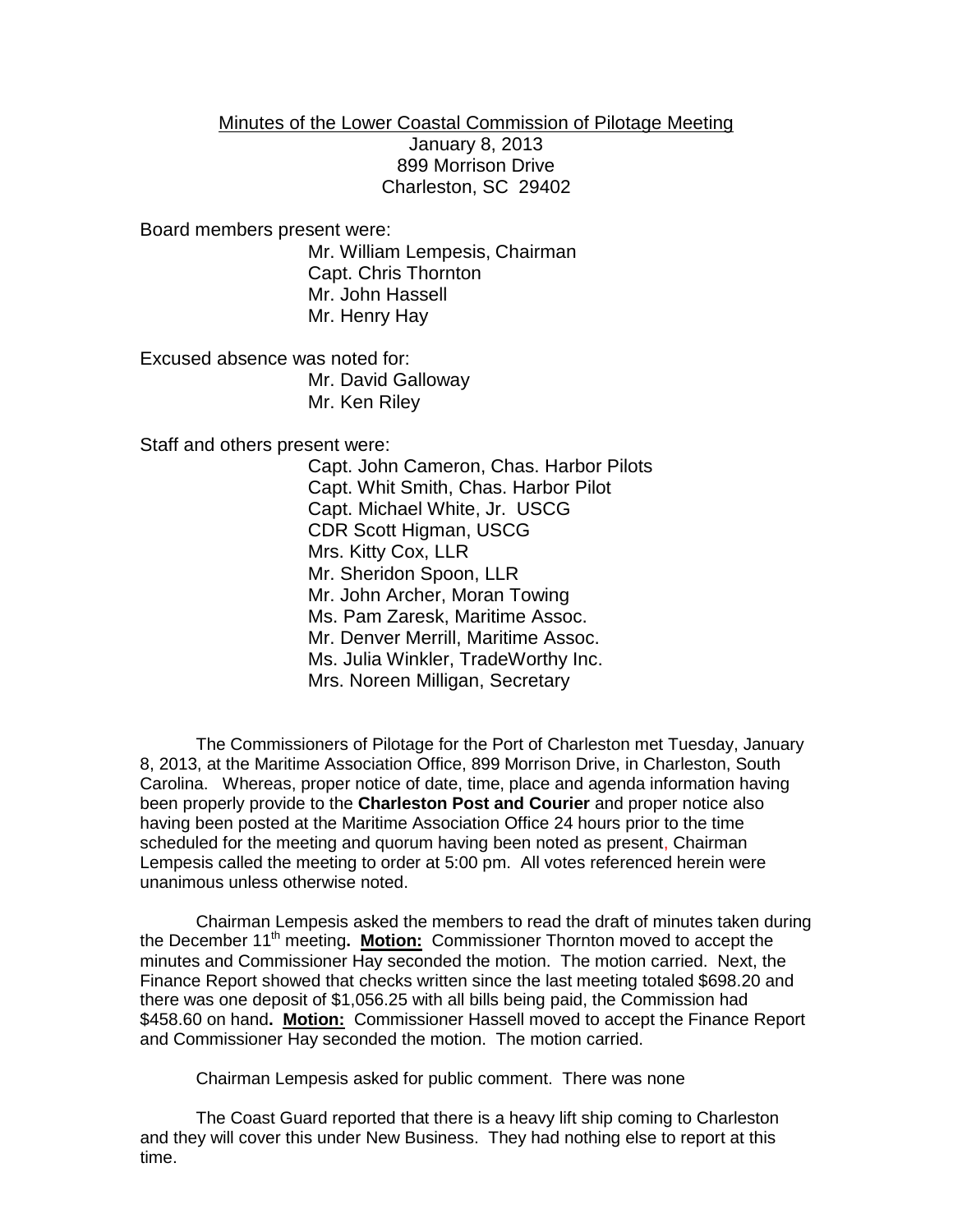Mrs. Cox gave the LLR report. There are two (2) physicals due in January and three (3) for February. LLR received the letter from Chairman Lempesis detailing the need for a fee increase. The Director has asked what the additional fees would be used for and the Commission has responded. The Notice of Drafting has been done and the Commission is still on track. It was reported the Commission members are covered under the LLR Insurance Reserve Fund Policy. Capt. John Cameron and Mrs. Noreen Milligan are not. They can add coverage under a personal policy if they think it is necessary. It was reported the Commission has a web site that LLR maintains at [www.llr.state.sc.us/pol/pilotage.](http://www.llr.state.sc.us/pol/pilotage) It was reported LLR will work in 2013 to make web site changes and add content choices; and it will be done in a five stage process. Any additions to the site will be reviewed by the Commission's advice attorney. Mrs. Cox gave each Commissioner an instruction report for fling their Statement of Economic Interest. This statement must be filed by April 15, 2013.

Chairman Lempesis reported that he met with the company that is installing the air draft monitor on January  $4<sup>th</sup>$ . They looked at the bridge and the location on the device. They hope to have it installed by March or April.

There was no new information to report on the Savannah River Commission.

As reported under LLR business, the pilot fee increase is still under consideration. Capt. Smith asked Mrs. Cox if there is anything else that can be done to speed up the process. Chairman Lempesis suggested they wait till next meeting to see if LLR has made a decision.

At last month's meeting the wording was approved for the new air draft policy. Capt. Cameron is ready to publish a new Policy and Procedure manual but there is no money in the Commission budget at this time for the expense. Capt. Cameron mentioned maybe putting the manual on line. That would be the most cost effective.

The racon on the Don Holt Bridge is still having problems. ICA is the contractor and they have asked the pilots to explain to them what the problem is and what the pilots see. They may be able to go back on the manufacturer.

Capt. Cameron did a presentation of the LLR web site for the Commission and he web site went over some basic information. They would like to add the pilot application to it. The application fee is already noted. There is a comment on continuing education that Capt. Cameron feels should be changed. Mrs. Cox said that the site can be structured anyway they would like. As noted under the LLR report, the changes are taking place in a five stage process.

**Motion:** Chairman Lempesis asked for a motion to use the web site that LLR has set up for Commission business. Commissioner Thornton made the motion and Commissioner Hassell seconded it. The motion passed.

The Commission is concerned with the increase in vessels that are experiencing mechanical failure or loss of power. There have been 4 vessels in the last 4 months that has had some power failure. The Coast Guard is not sure what the problem is. Fuel was mentioned but they do not think that is the problem. The pilots can receive a report after the fact from the Coast Guard on vessels that have had engine problems and this falls under safety issues. The report that they would like to ask for is a Class Surveyor Report. This report details any mechanical problem, what happened, and how it was fixed. The pilot could ask for this report when he comes aboard. Capt. Cameron mentioned State Regulation 136-060 D. It states "*Every pilot must immediately report*